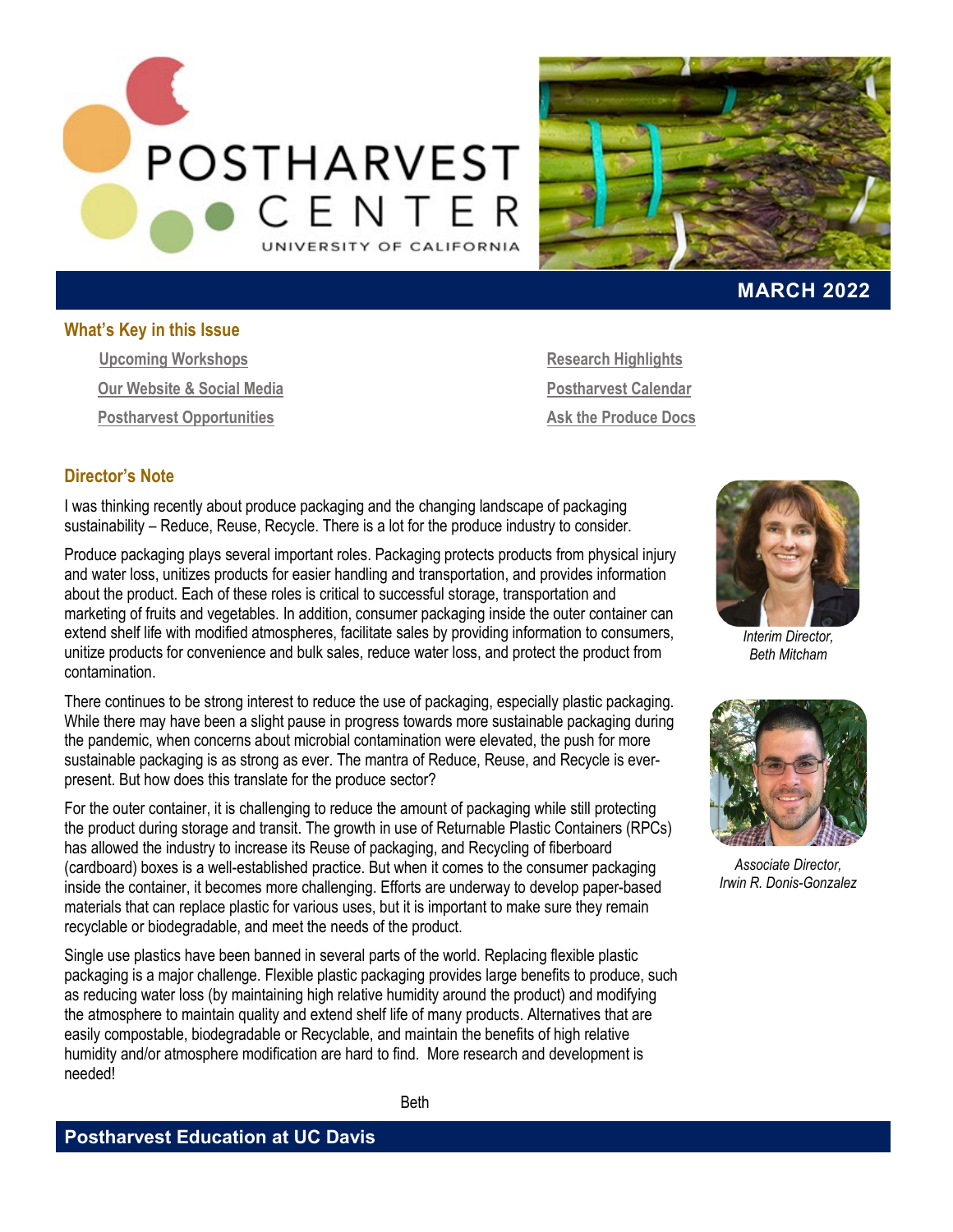**BANANA RIPENESS CHART** 





# **April 5-6, 2022**

# **Fruit Ripening & Ethylene Management Workshop**

This workshop is intended for shippers and fruit handlers (wholesale and retail), and produce managers who are involved in handling and ripening fruits and fruitvegetables. The workshop focuses on how to increase profits by reducing losses at the receiving end, and delivering ready-to-eat, delicious fruits and fruitvegetables to the consumer. For more information, please visit ou[r website.](https://postharvest.ucdavis.edu/Workshops/Fruit_Ripening_-_Ethylene_Management_342/) We do offer discounts for students, residents of developing countries and students in developing countries. Please contact Pam Devine for a coupon code at [pwdevine@ucdavis.edu](mailto:pwdevine@ucdavis.edu) if you believe you qualify for a discount. **This hybrid workshop will be offered in person on the UC Davis campus and virtually.**

## **[ENROLL HERE](https://registration.ucdavis.edu/Item/Details/776)**

# **M[ay](https://registration.ucdavis.edu/Item/Details/750) 23-25, 2022**

# **Emerging Technologies to Address Grand Challenges in the Produce Industry**

The UC Postharvest Technology Center, and The Department of Biological & Agricultural Engineering, in collaboration with the World Food Center at UC Davis, are hosting a workshop as part of the UC Davis World Food Center's Aligning the Food System Workshop Series that will bring together academics, extension experts, and industry representatives to discuss and propose solutions to challenges (labor shortages, sustainability needs, consumer demands) facing the produce industry. The purpose is to identify critical needs to address these challenges, and lay out future directions in produce-handling technology.

The event will focus primarily on emerging technological solutions, and research and development activities that have the potential to revolutionize the way fresh produce is harvested, handled, stored, transported and distributed from farm to table. The aim is to create a produce supply chain that is prepared to ensure the integrity, safety and nutritional quality consumers desire in the modern age.

The workshop will be divided into several modules following a hybrid model, including keynote speeches, interactive activities and demonstrations. Selected research academics and industry representatives will highlight cutting-edge information on current produce trends, key challenges, and potential technological solutions. In addition, a round table discussion for each module will be moderated by an extension expert that will enable a dialogue with the selected experts, with the goal of conceptualizing technological solutions to identified challenges. For more information please visit our [website.](https://postharvest.ucdavis.edu/Workshops/Emerging_technologies_addressing_grand_challenges_in_the_produce_industry/) **This hybrid workshop will be offered in person on the UC Davis campus as well as virtually, and at a discounted registration fee thanks to support from the UC Davis World Food Center!**

### **[ENROLL HERE](https://registration.ucdavis.edu/Item/Details/750)**



## **June 13-17, 2022**

## **Postharvest Technology of Horticultural Crops Short Course**

The Postharvest Technology of Horticultural Crops Short Course is an intensive study of the biology and current technologies used for handling fruits, nuts, vegetables and ornamentals in California. Learn about the latest technologies used for handling fruits and vegetables after harvest, and the underlying biology principals.

The course is designed for produce handlers, quality control personnel, service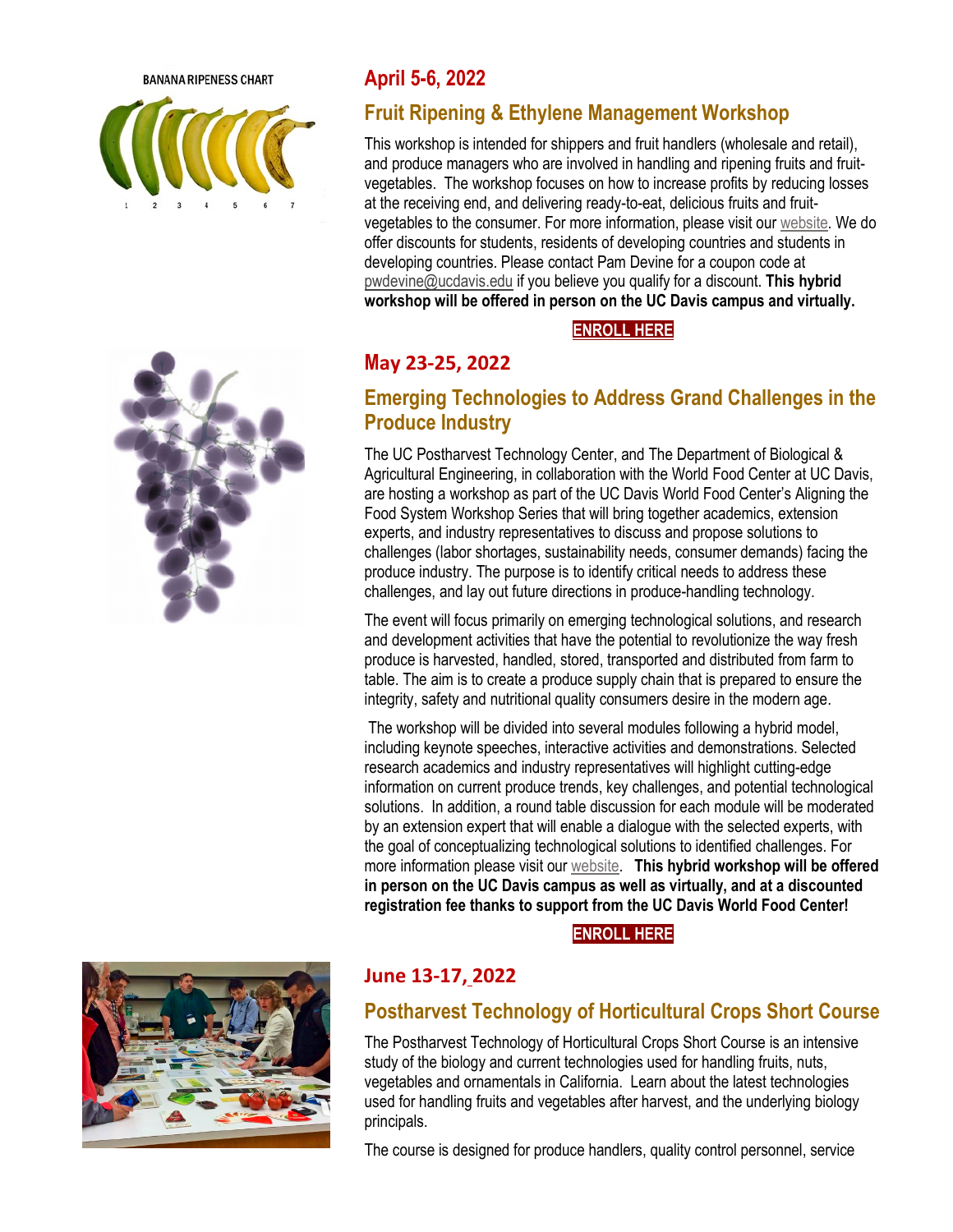companies, research and extension workers, and other professionals interested in current advances in produce handling, storage, transportation, safety and marketing. For more information, please visit ou[r website.](https://postharvest.ucdavis.edu/Workshops/Postharvest_Technology_of_Horticultural_Crops_Short_Course/) We do offer discounts for students, residents of developing countries and students in developing countries. Please contact Pam Devine for a coupon code at [pwdevine@ucdavis.edu](mailto:pwdevine@ucdavis.edu) if you believe you qualify for a discount. **This hybrid workshop will be offered in person on the UC Davis campus and virtually.**

## **[ENROLL HERE](https://registration.ucdavis.edu/Item/Details/800)**

## **Our Website [& Social Media](#page-0-1)**

#### **New Publications on our Website**

#### **New Drying Category**

We recently added a new Drying category to our website under Postharvest Resources/Publications and gathered all the publications related to drying for easy reference, and added some new ones as well. Drying and maintenance of the dry chain is just as important for quality of dried products as the cold chain is for fresh products. The publication below describes the dry chain and why it is important

Kent J. Bradford, Peetambar Dahal, Johan Van Asbrouck, Keshavulu Kunusoth, Pedro Bello, James Thompson, Felicia Wu. **[The](https://postharvest.ucdavis.edu/Library/Publications/?uid=1812&ds=807)  [dry chain: Reducing postharvest losses and improving food safety in humid climates.](https://postharvest.ucdavis.edu/Library/Publications/?uid=1812&ds=807)** Trends in Food Science & Technology 71:84-93. <https://doi.org/10.1016/j.tifs.2017.11.002>

Controlling product dryness is the most critical factor for maintaining quality in stored dried foods. The high relative humidity prevalent in humid climates elevates the moisture content of dried commodities stored in porous containers, enabling fungal and insect infestations. Mycotoxins (e.g., aflatoxin) produced by fungi in insufficiently dried food commodities affect 4.5 billion people worldwide. The authors introduce the term "dry chain" to describe initial dehydration of durable commodities to levels preventing fungal growth followed by storage in moisture-proof containers. This is analogous to the "cold chain" in which continuous refrigeration is used to preserve quality in the fresh produce industry. However, in the case of the dry chain, no further equipment or energy input is required to maintain product quality after initial drying as long as the integrity of the storage container is preserved. In some locations/seasons, only packaging is required to implement a dry chain, while in humid conditions, additional drying is often required. The authors propose both climate-based and drying-based approaches to implement the dry chain to minimize mycotoxin accumulation and insect infestations in dry products, reduce food loss, improve food quality, safety and security, and protect public health.

### **Follow Us:**



### **Postharvest Opportunities**



College of Agriculture and Life Sciences

Food Science

**Assistant or early Associate Professor in Postharvest Technologies Department of Food Science, Cornell AgriTech, Cornell University** 

The Department of Food Science at Cornell University's AgriTech campus in Geneva, NY, invites applications for a 9-month, full time tenure-track faculty position in postharvest management and technology at the Assistant or early Associate Professor level. Potential research areas include novel technologies to optimize the quality and ensure the safety of plant-based foods along the food chain, with a focus on newly developed or underutilized crops, digital technologies to monitor fresh produce quality and safety from farm to fork, and novel strategies for minimizing postharvest food losses and valorizing food waste in support of a circular economy. The position involves 50% research and 50% extension responsibilities. Click [here](https://academicjobsonline.org/ajo/jobs/21124) for more information and to apply. Complete applications received by April 1, 2022 will be given full consideration. For questions

Linked in.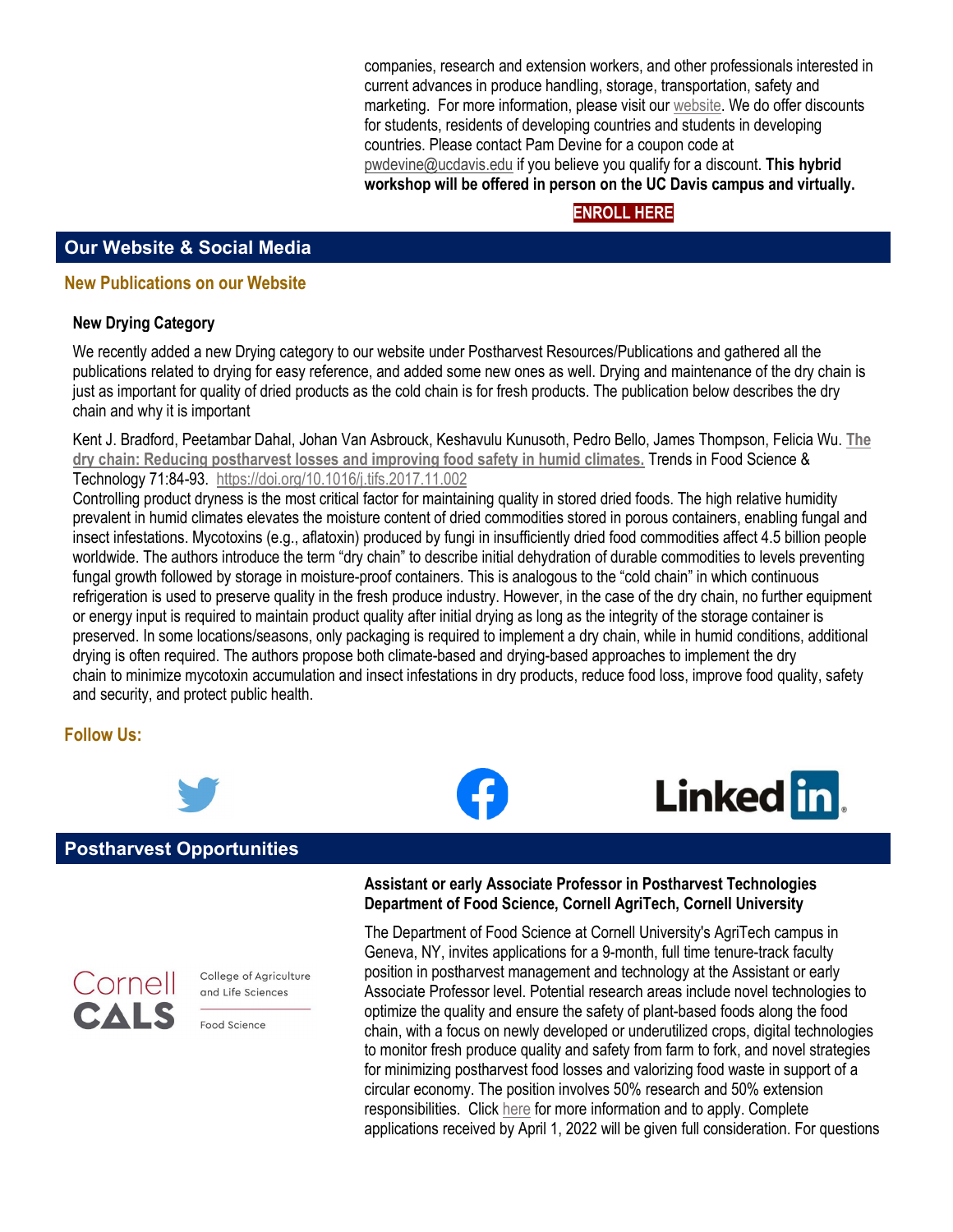## **Research Highlights**

#### **[UC Davis Water Loss Prediction System](https://postharvest.ucdavis.edu/Library/Publications/?uid=1814&ds=807)**

Research in the Mitcham lab at UC Davis, led by Dr. Nick Reitz, has resulted in development of a rapid water loss prediction system. Water loss is a major factor affecting the quality and shelf-life of many types of produce. This system accurately measures water loss rate and predicts water loss during storage. The water loss rate is calculated from temperature, pressure, and relative humidity measurements as a product is sealed in a chamber for 30 seconds. A novel model accounts for changes in water loss during storage and produces a weight loss prediction for the predetermined endpoint of storage. This nondestructive method is designed to analyze products in the storage environment for condition-specific predictions. Measurements can be made on products in or out of packaging, or with and without coatings, enabling insights into packaging effects on water loss. Analysis takes approximately 1-2 minutes per sample. The instrument can be constructed from readily available parts. This should be a great teaching tool and useful for product development labs and researchers. A detailed publication will soon be available that outlines how to build and use the UC Davis Water Loss Prediction System.

#### <span id="page-3-0"></span>**Postharvest Calendar**

- April 5-6, 2022. **[Fruit Ripening & Ethylene Management Workshop,](http://postharvest.ucdavis.edu/Workshops/Fruit_Ripening_-_Ethylene_Management_342/)** UC Postharvest Technology Center, Davis, CA. Offered in person and remotely.
- April 21-23, 2022 **[Viva Fresh Expo](https://vivafreshexpo.com/)**, Texas International Produce Association, Grapevine, TX
- May 23-25,2022. **Aligning the Food System - [Emerging technologies to address grand challenges in the produce](http://postharvest.ucdavis.edu/Workshops/Emerging_technologies_addressing_grand_challenges_in_the_produce_industry/)  [industry](http://postharvest.ucdavis.edu/Workshops/Emerging_technologies_addressing_grand_challenges_in_the_produce_industry/)**. UC Postharvest Technology Center. Davis, CA. Offered in person and remotely.
- May 29- June 2, 2022. **[ISHS International Symposium on Postharvest Pathology](http://web.cut.ac.cy/postharvestpathology2021/)**, Cyprus University of Technology, **Cyprus**
- June 13-24, 2022. **[Postharvest Technology of Horticultural Crops Short Course](http://postharvest.ucdavis.edu/Workshops/Postharvest_Technology_of_Horticultural_Crops_Short_Course/)**. UC Postharvest Technology Center, Davis, CA
- August 14-20, 2022. **[International Horticulture](https://www.ihc2022.org/) Congress**. Angers, France
- September 20-22, 2022. **[Fresh-cut Workshop: Maintaining Quality & Safety,](https://postharvest.ucdavis.edu/Workshops/Fresh-cut_Products_Workshop__Maintaining_Quality_-_Safety/)** UC Postharvest Technology Center, Davis, CA
- October 25-27, 2022. **[Fresh Summit](https://10times.com/produce-marketing-association-fresh-summit)**, Produce Marketing Association, Orlando, FL
- November 11-15, 2024. **[Postharvest 2024](https://www.scienceevents.co.nz/postharvest2024)**, ISHS International Postharvest Symposium, Rotorua, New Zealand

### **Ask the Produce Docs**

**`**



Q. The idea that storing watermelons and cucumber in the fridge results in flavor loss. I'd love to clarify a few points on this: is the flavor maintained for 1-3 days in the fridge, and only lost after this time? Or is it better never to put these items in the fridge? S.Q.

A. The primary reason not to store watermelon and cucumber in the fridge is that they are sensitive to fridge temperatures. In addition, watermelon is sensitive to ethylene gas which is naturally produced by many fruit and can accumulate in the fridge. The reaction to low temperatures includes effects on flavor, texture and the rate of deterioration (faster). Cucumbers will see minimal effect of low temperatures for up to 3 days if used upon removal from the fridge. Ethylene causes mealy texture and loss of flavor in watermelon.

Beth Mitcham

Postharvest Questions. If you have a postharvest question you'd like answered, please send it to **postharvest@ucdavis.edu**, and we'll see if one of our specialists can help. Archived Items. Link to a data store of all our previou[s "Ask the Produce Docs"](http://postharvest.ucdavis.edu/Commodity_Resources/Ask_the_Produce_Docs/) questions, or link t[o archived copies](http://postharvest.ucdavis.edu/E-News/) of our e-newsletter as PDF documents. **Frequency of Distribution.** This publication is produced regularly, or as special issues by the UC Postharvest Technology Center. For more information, we invite you t[o visit our website](http://postharvest.ucdavis.edu/E-News/) o[r email us.](mailto:postharvest@ucdavis.edu)